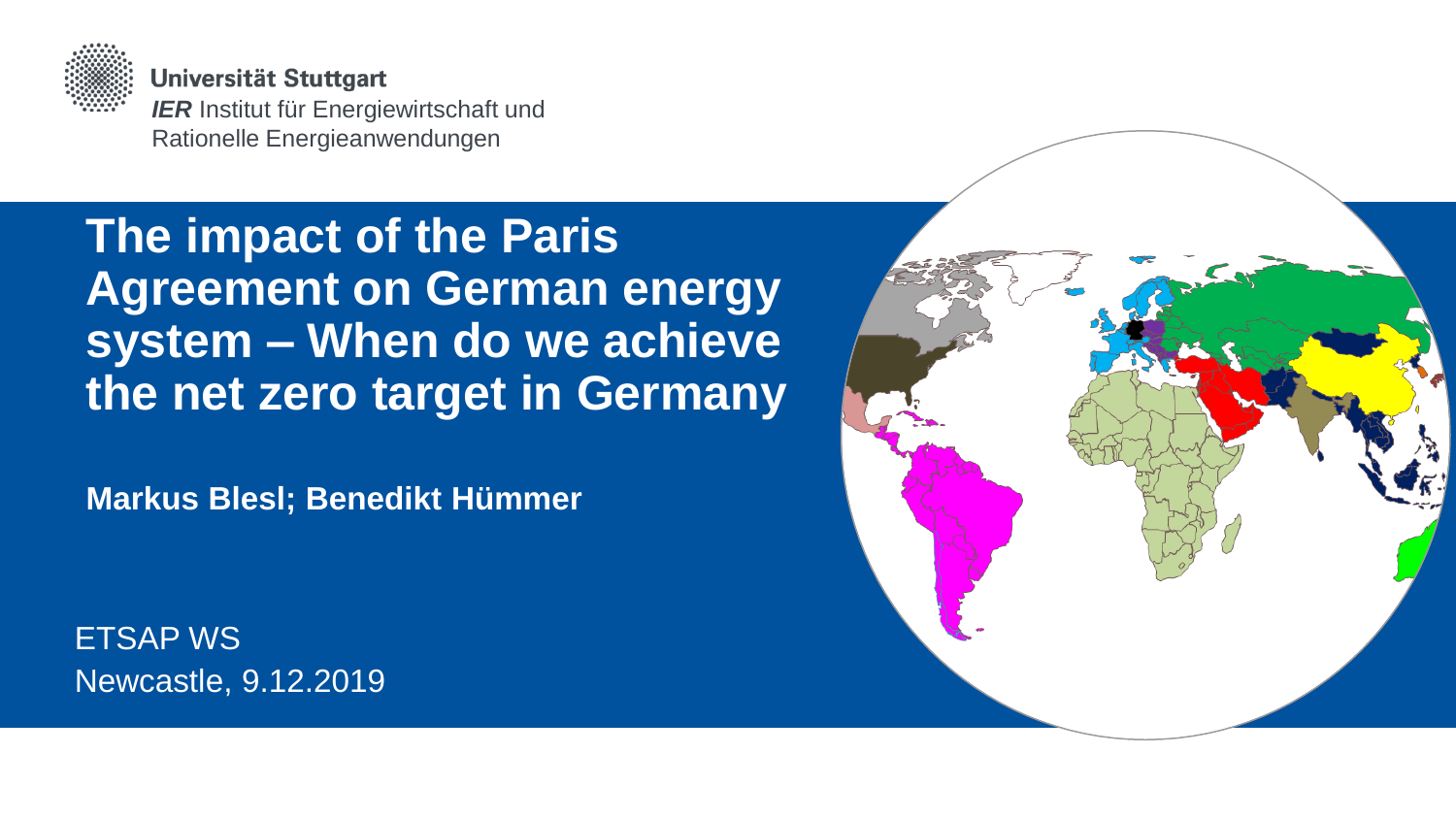#### **Motivation**

- The Paris Agreement will in the long term determinate the German GHG reduction target or budget
- Analysis impact and possibilities of Germany to benefit from cost efficient GHG reduction measures in other world regions.
- Under which circumstance can, when and how achieved a net zero emission level in **Germany**
- Describe in a techno economical way of energy, GHG and resource balance possibilities through the trade with other regions.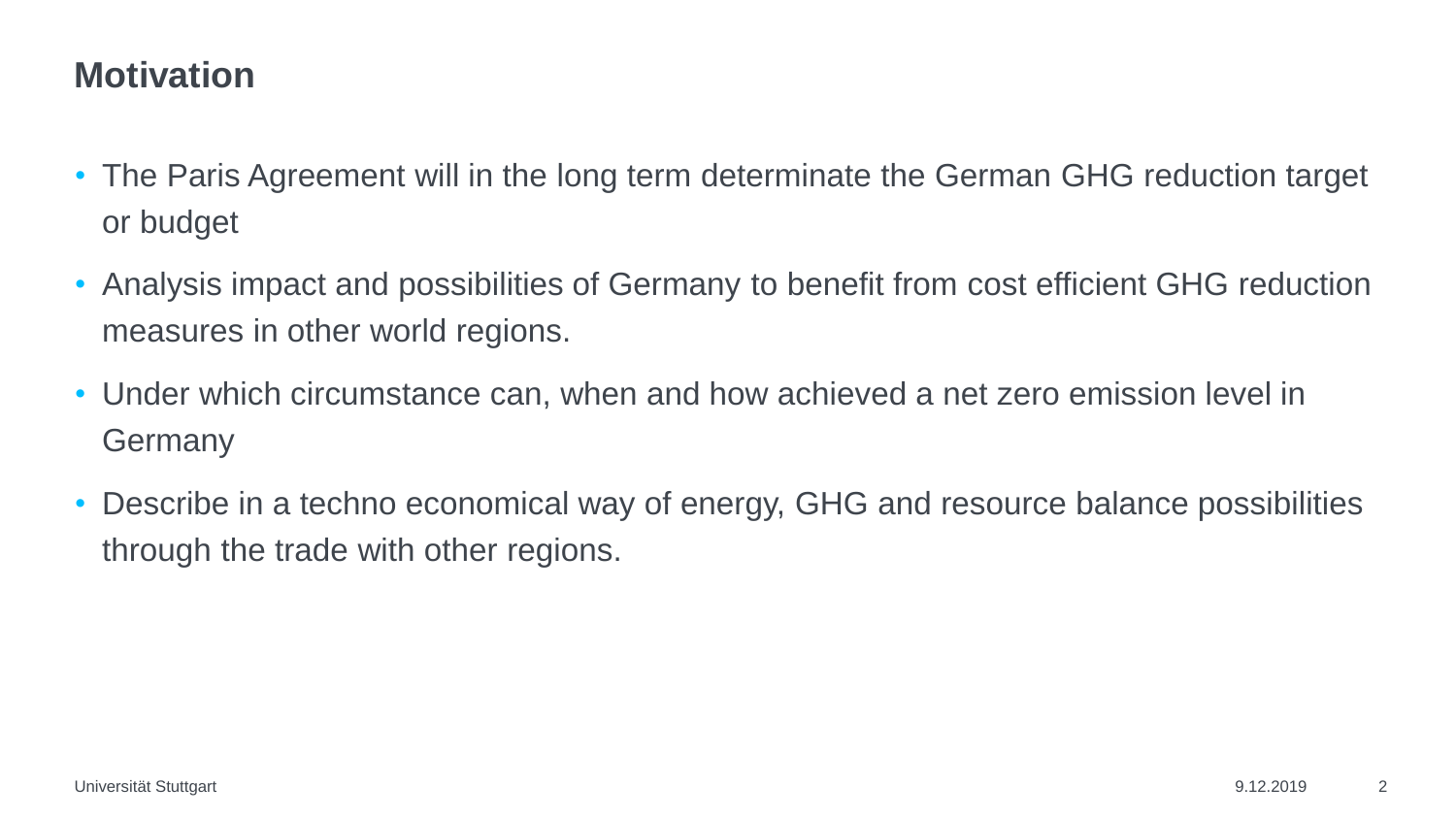### **Current discussion related GHG reduction targets in Germany**

- **Klimaschutzplan 2050 (Climate protection plan)** with emission reduction targets compared to 1990 ("sector targets")
- **For** the **transformation** sector (public electricity and heat generation, refineries, other transformation), the achievement of the sector target is **not a binding requirement**.

| Year<br>Sector   | 2030   | 2050   |
|------------------|--------|--------|
| <b>Buildings</b> | $-65%$ | $-94%$ |
| Transport        | $-40%$ | $-90%$ |
| Industry         | $-49%$ | $-81%$ |
| Agriculture      | $-34%$ | $-89%$ |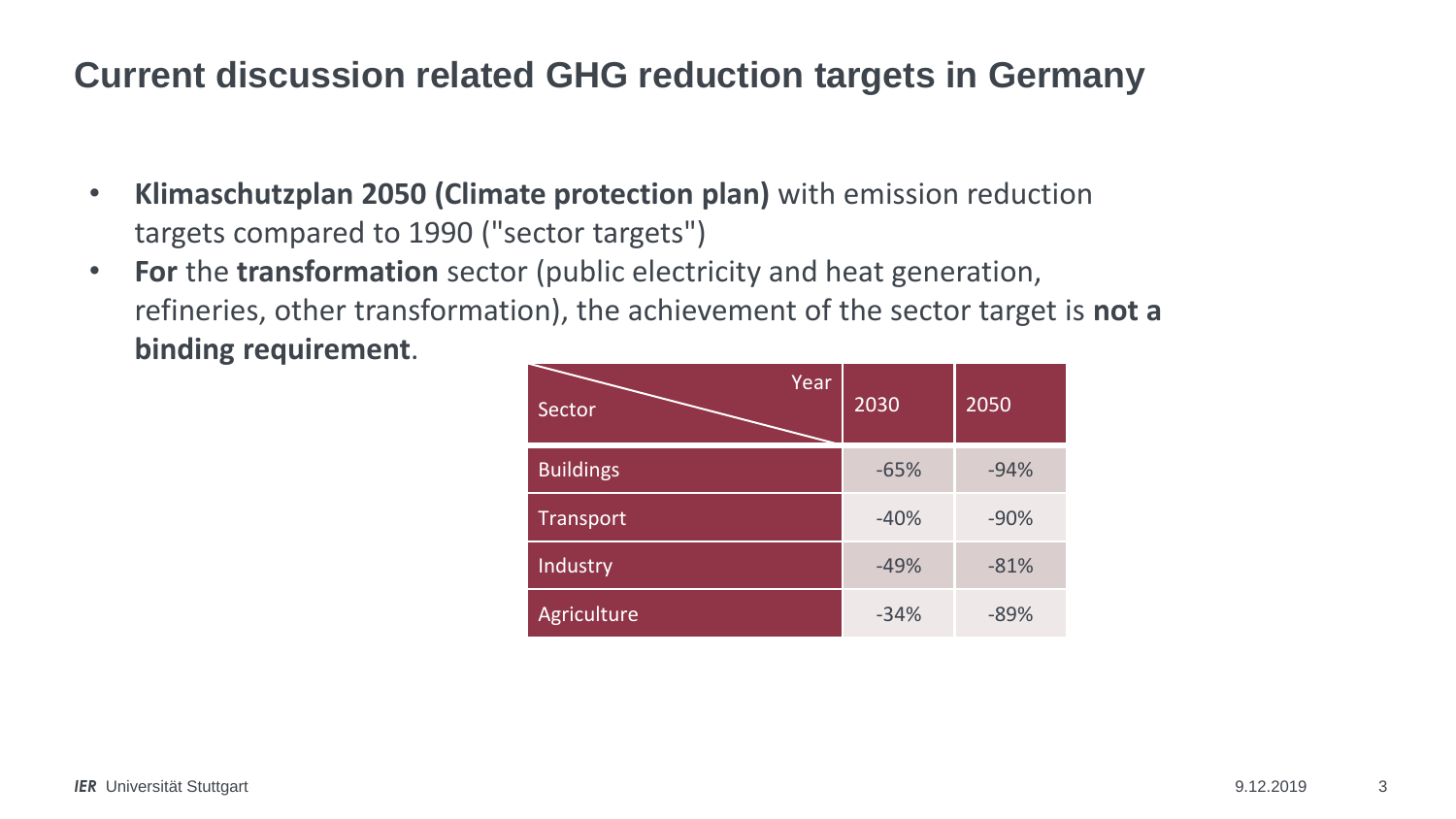## **TIAM-IER**

- Based on ETSAP TIAM
- structure:
	- 16 world regions (Germany as an separate region
	- up to 42 energy service demands per region
- 2019 update:
	- Base year 2005  $\rightarrow$  2015 (, IEA World Energy Balances
	- Update region specific emission factors to hit the emission balance 2015
	- Update the biomass potential and conversion chain
	- Update the heating market
	- 12 time slices (as an intermediate step)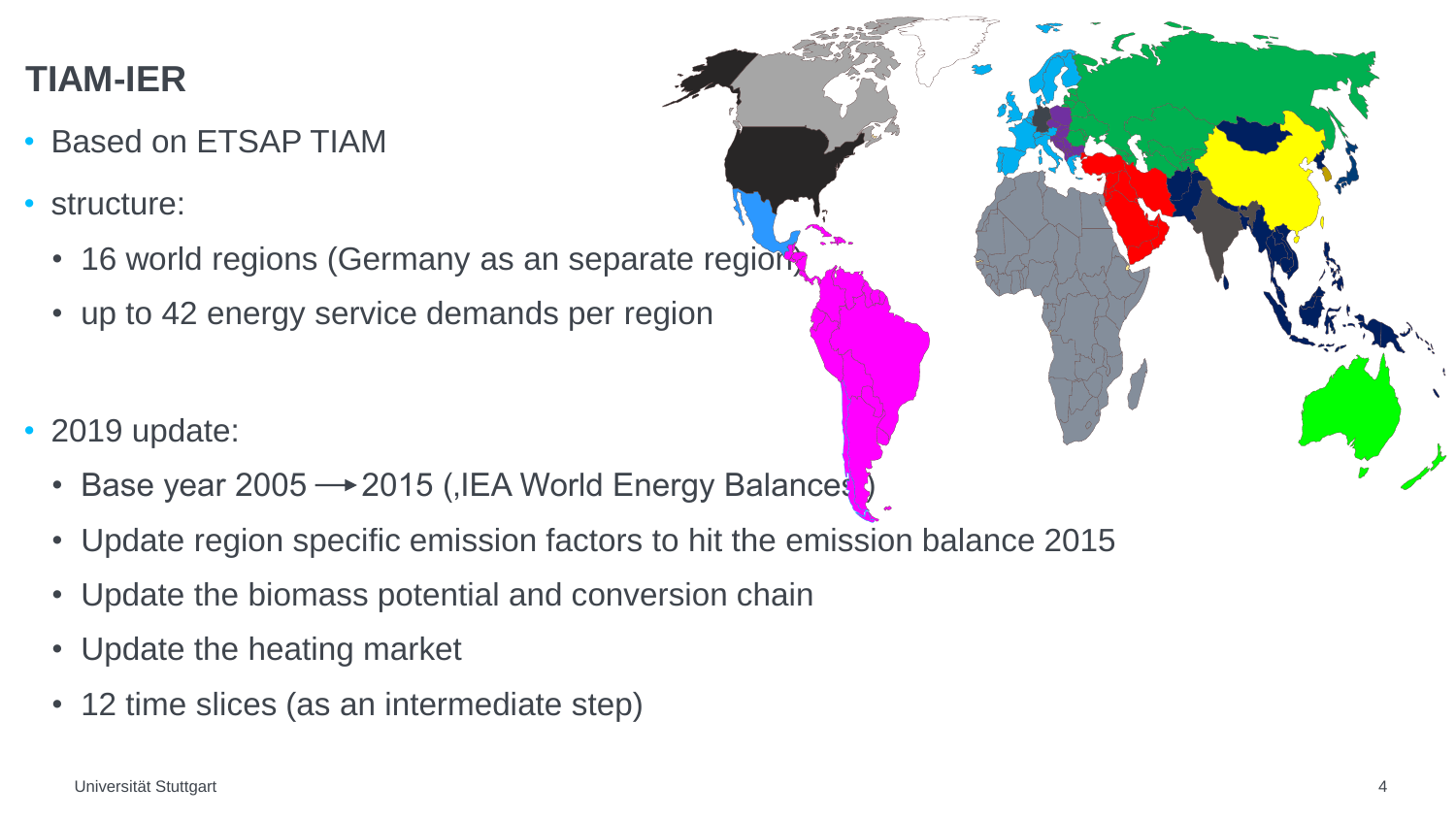## **Scenario definition**

#### • Base:

- Minimum use of renewables based on WEO2018
- Taking into account the current situation related coal fired plants plants till 2040
- 2DS:
	- Carbon Budget starting 2020: 1140 Gt
	- CCS after 2030 commercial available
	- Minimum use of renewables and fossil-decline according to Base
- B2DS:
	- Carbon Budget starting 2020: 600 Gt
	- CCS after 2030 commercial available
	- Minimum use of renewables and fossil-decline according to Base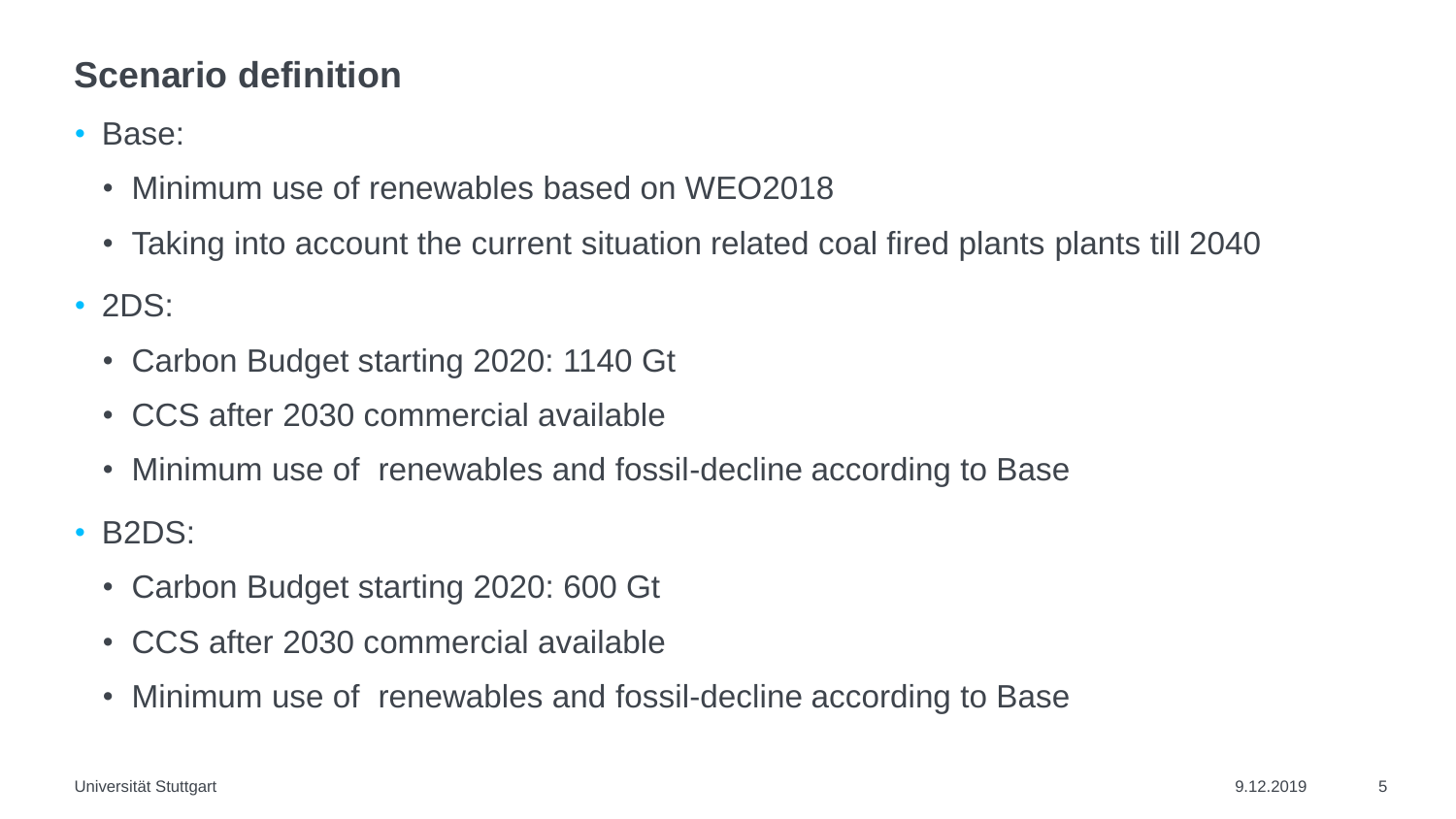#### **Scenario comparison CO2 Emission World**



- Till 2100 will be still CO2 emissions coming from the industry (process emissions) without material cahnces
- The different between the Budget scenarios is in the middle period and not at the end of the century
- It might be still economical to have some emissions for example in the Electricity sector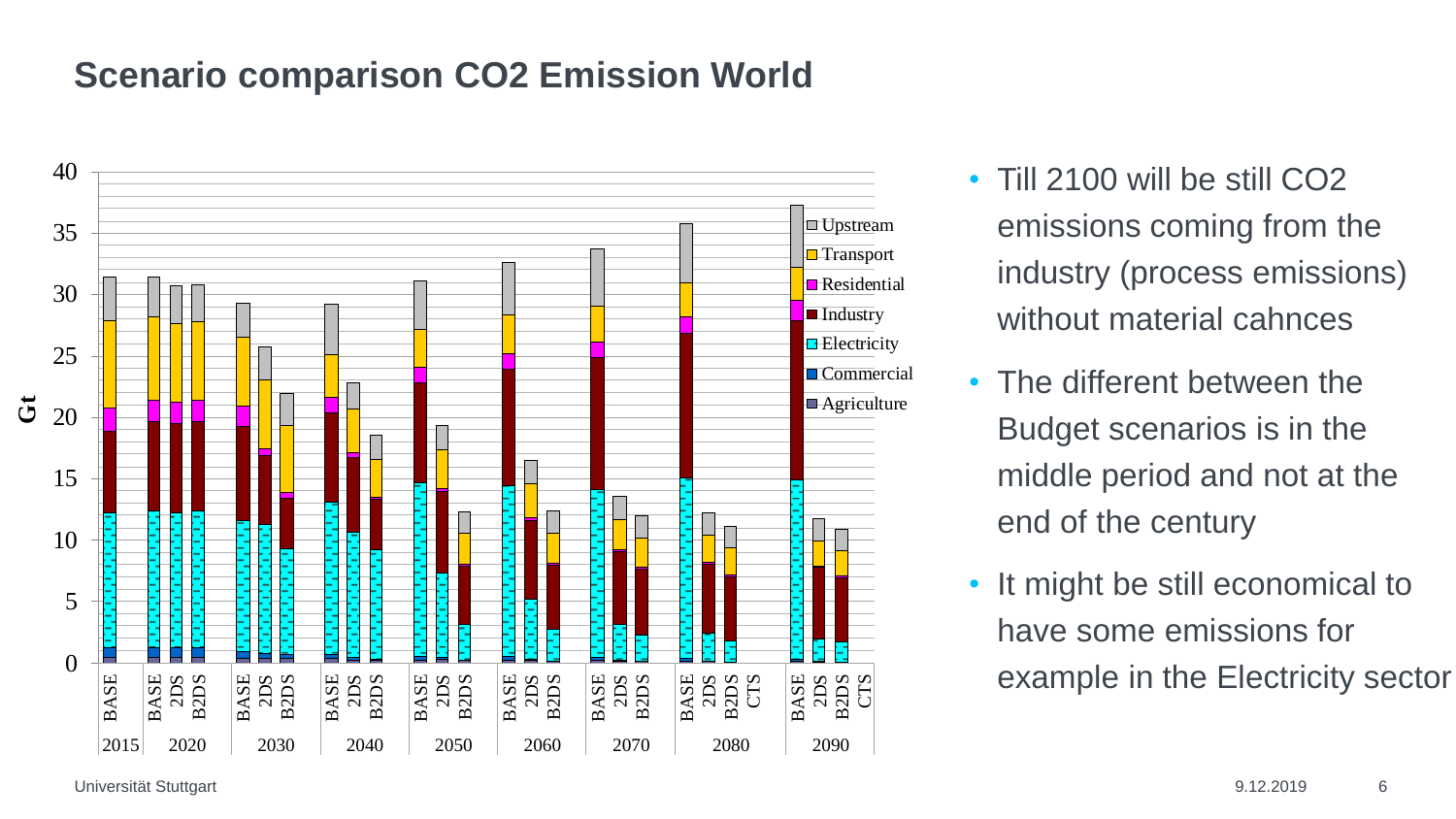#### **Scenario comparison net CO2 Emission balance World**



- In the 1.5 °C scenario we already achieve in 2050 net zero emissions.
- This is based on negative emissions from BECCS
- In the long term after 2080 also the 2°C scenario have net zero emissions.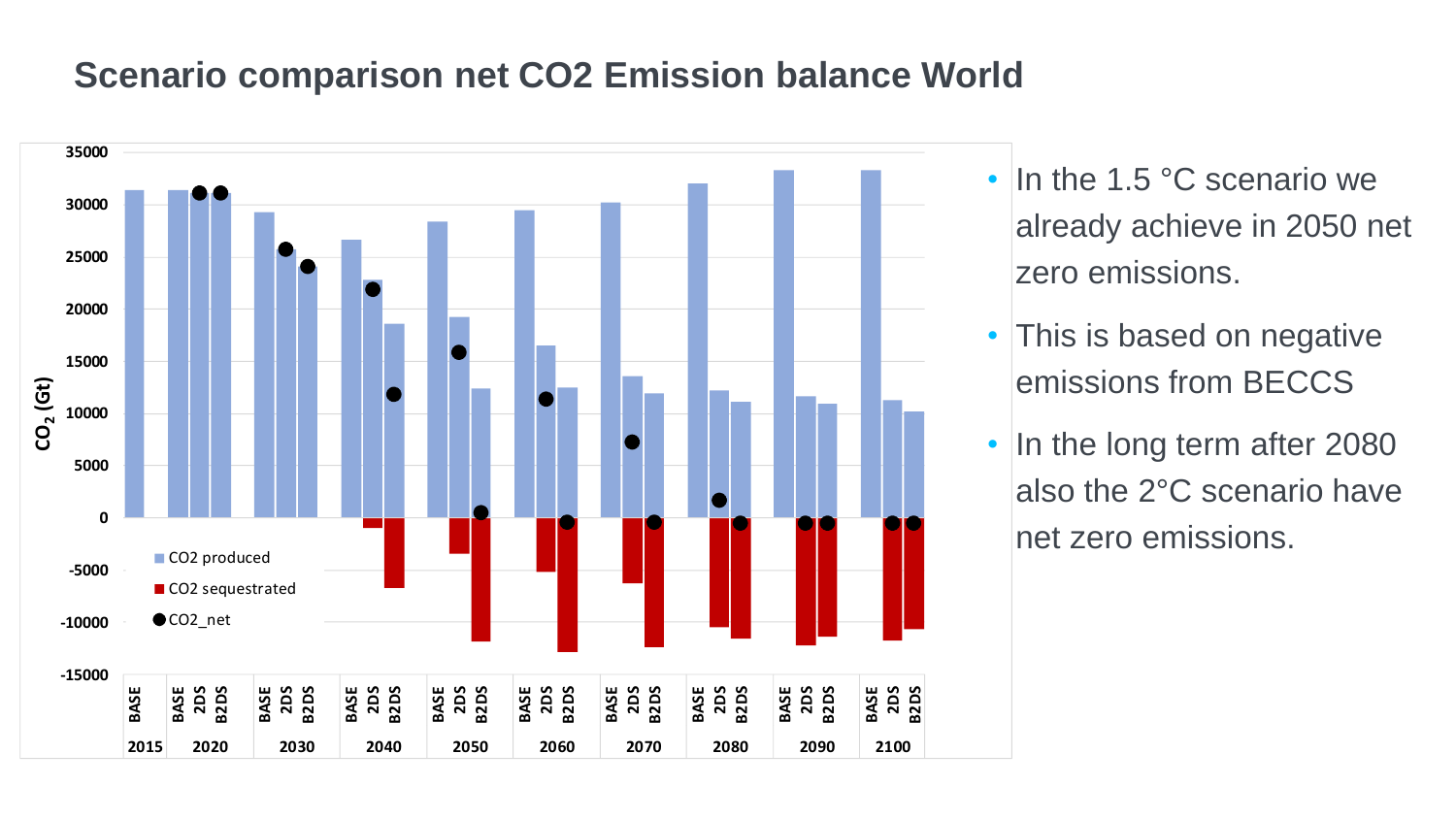## **Scenario comparison net CO2 Emission balance Germany**



• In the 1.5 °C scenario Germany has to achieve in 2050 net negative emissions.

• In 2°C scenario Germany has more or less a linear reduction till 2080 to achieve net zero emissions.

• But do we have the acceptance for CCS, the quantity of Biomass, the …?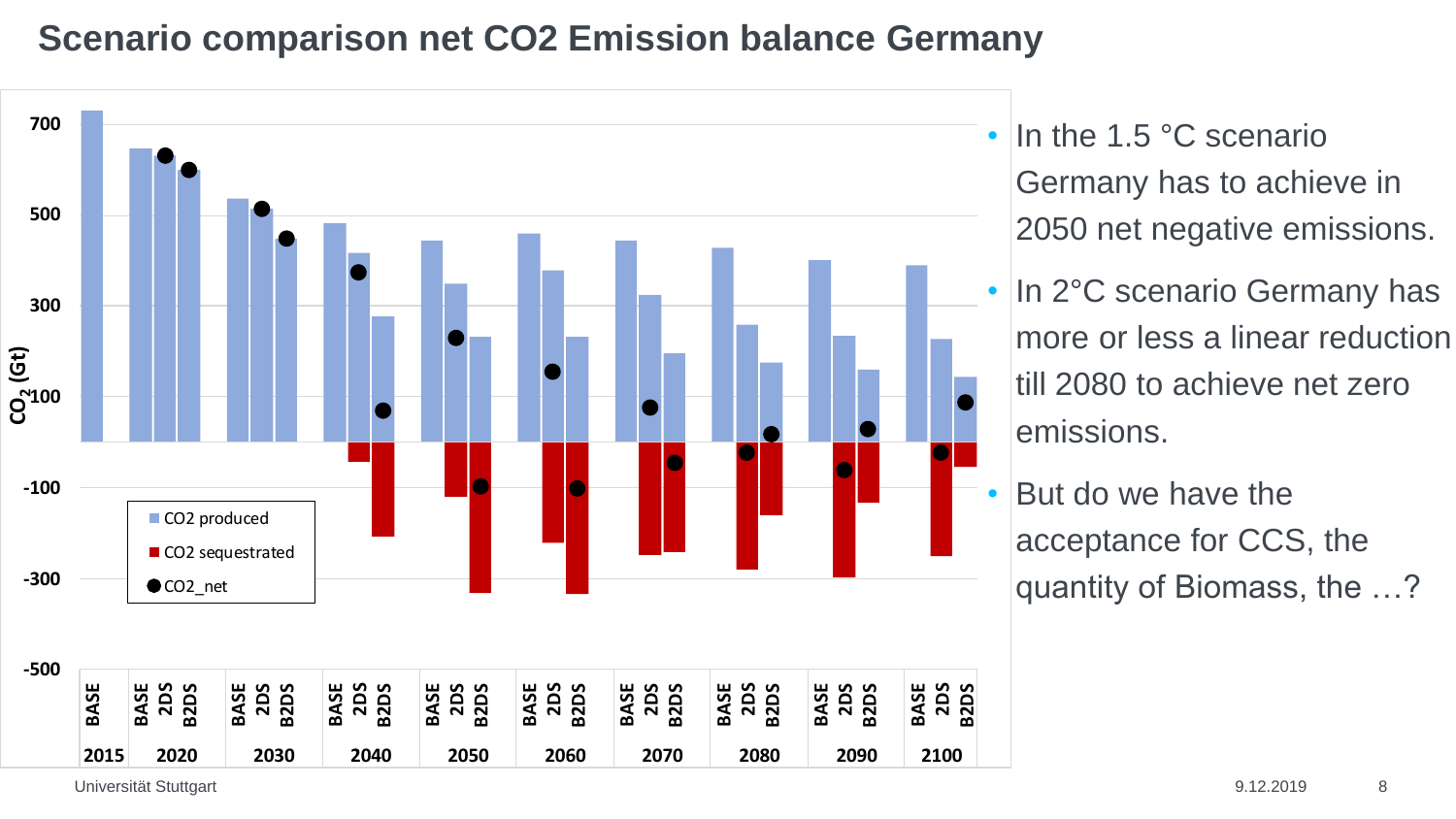### **1.5 °C scenario CO2 Emission balance Germany taking into account acceptance and challenges**



• Without any additional measures we get problems to achieve the net zero emissions

- The main critical path seems to be the possibility to use CCS
- It causes additional delay's in achieving the climate target.
- Additional acceptance problems might coming up – for example for onshore wind